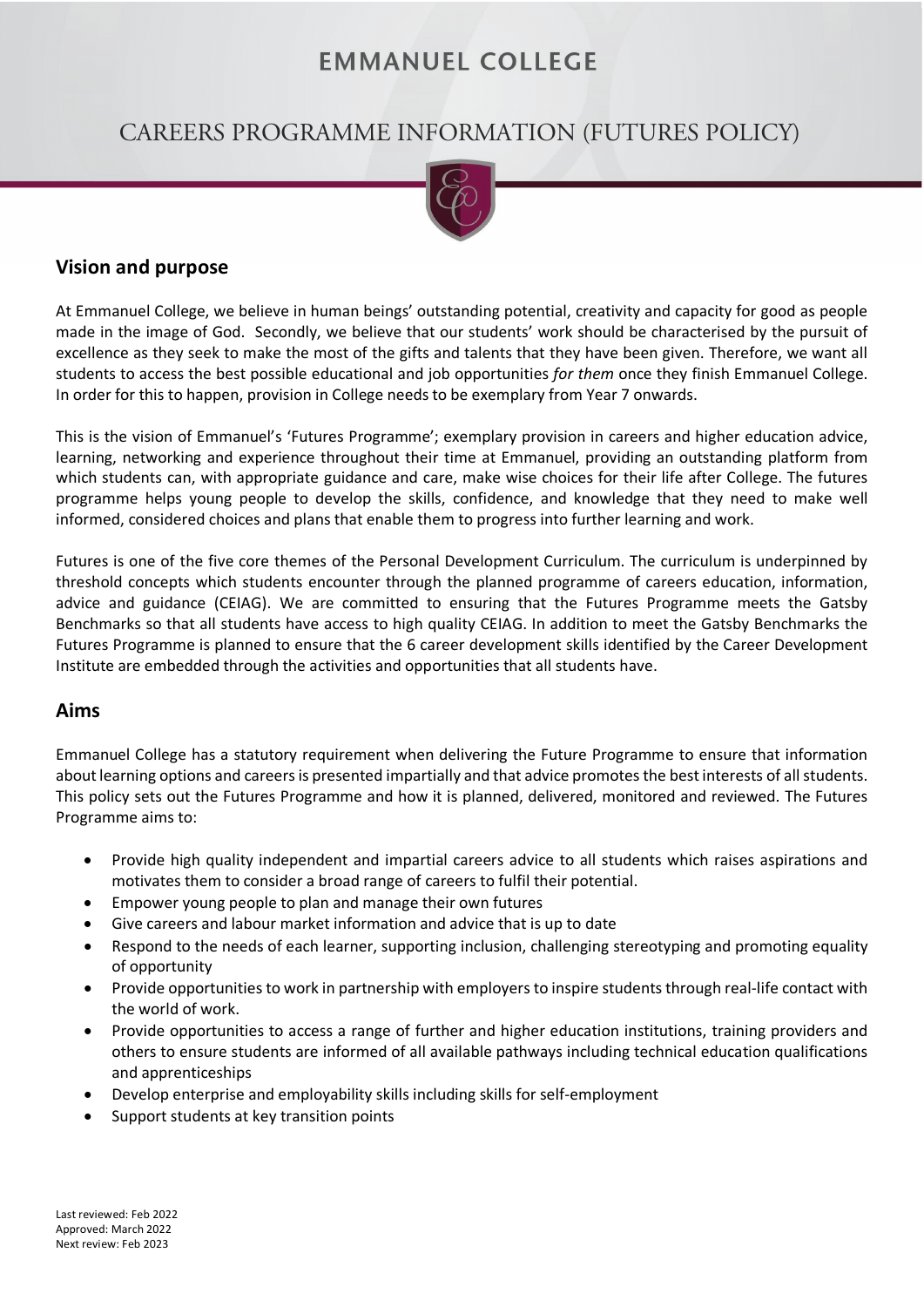# **Our Core Offer**

All students at Emmanuel College are entitled to receive high quality careers education, information, advice and guidance delivered through the Futures Programme.

The core offer for all students includes:

- Access to independent and impartial careers guidance. By the age of 16 all students will have received at least one independent guidance interview and at least one more opportunity by the age of 18
- Advice and support tailored to the needs of each student
- Activities which seek to challenge stereotypical thinking and raise aspirations
- Lectures and lessons that demonstrate the links that the curriculum has to careers including in STEM subjects
- Employer encounters through a comprehensive range of guest speaker appearances, which will mean all students have at least one encounter with an employer each year including STEM employers
- Experience of the workplace through visits to a range of different industries, which will mean all students have at least one experience by the age of 16 and an additional opportunity by the age of 18
- Opportunities to speak with/visit a range of further education, higher education, and training providers
- Access to careers information via Global Bridge, ITSLearning and Good Morning Emmanuel
- Access to alumni through the website and through alumni visits and presentations
- Promotion of local labour market information in the library
- Parental support and guidance through the website and parental engagement events at key transitions

| 1. A stable careers<br>programme                            | Every school and college should have an<br>embedded programme of career education<br>and guidance that is known and understood by<br>students, parents, teachers, governors and<br>employers.                                                            | $\bullet$ | Every school should have a stable,<br>structured careers programme that has<br>the explicit backing of the senior<br>management team, and has an<br>identified and appropriately trained<br>person responsible for it.<br>The careers programme should be<br>published on the school's website in a<br>way that enables pupils, parents,<br>teachers and employers to access and<br>understand it.<br>The programme should be regularly<br>evaluated with feedback from pupils,<br>parents, teachers and employers as part<br>of the evaluation process. |
|-------------------------------------------------------------|----------------------------------------------------------------------------------------------------------------------------------------------------------------------------------------------------------------------------------------------------------|-----------|----------------------------------------------------------------------------------------------------------------------------------------------------------------------------------------------------------------------------------------------------------------------------------------------------------------------------------------------------------------------------------------------------------------------------------------------------------------------------------------------------------------------------------------------------------|
| 2. Learning from<br>career and labour<br>market information | Every student, and their parents, should have<br>access to good quality information about<br>future study options and labour market<br>opportunities. They will need the support of<br>an informed adviser to make best use of<br>available information. | $\bullet$ | By the age of 14, all pupils should have<br>accessed and used information about<br>career paths and the labour market to<br>inform their own decisions on study<br>options.<br>Parents should be encouraged to access<br>and use information about labour                                                                                                                                                                                                                                                                                                |

# **Gatsby Benchmarks**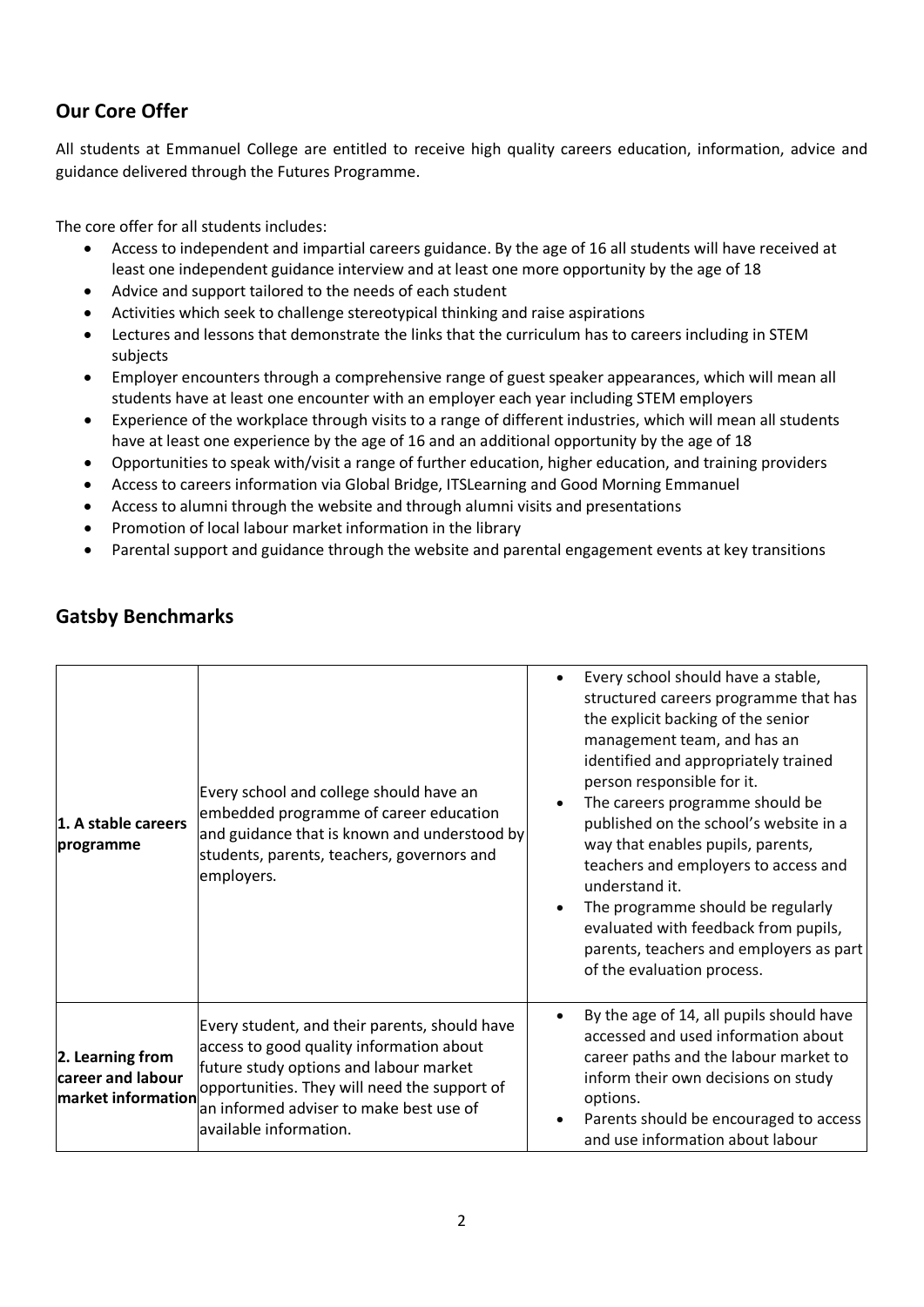|                                                       |                                                                                                                                                                                                                                                                                        | markets and future study options to<br>inform their support to their children.                                                                                                                                                                                                                                                                                                                                                                                                                                                                                                                   |
|-------------------------------------------------------|----------------------------------------------------------------------------------------------------------------------------------------------------------------------------------------------------------------------------------------------------------------------------------------|--------------------------------------------------------------------------------------------------------------------------------------------------------------------------------------------------------------------------------------------------------------------------------------------------------------------------------------------------------------------------------------------------------------------------------------------------------------------------------------------------------------------------------------------------------------------------------------------------|
| 3. Addressing the<br>needs of each<br>student         | Students have different career guidance needs<br>at different stages. Opportunities for advice<br>and support need to be tailored to the needs<br>of each student. A school's careers programme<br>should embed equality and diversity<br>considerations throughout.                   | A school's careers programme should<br>$\bullet$<br>actively seek to challenge stereotypical<br>thinking and raise aspirations.<br>Schools should keep systematic records<br>$\bullet$<br>of the individual advice given to each<br>pupil, and subsequent agreed decisions.<br>All pupils should have access to these<br>$\bullet$<br>records to support their career<br>development.<br>Schools should collect and maintain<br>$\bullet$<br>accurate data for each pupil on their<br>education, training or employment<br>destinations for at least three years<br>after they leave the school. |
| 4. Linking<br>curriculum learning<br>to careers       | All teachers should link curriculum learning<br>with careers. STEM subject teachers should<br>highlight the relevance of STEM subjects for a<br>wide range of future career paths.                                                                                                     | By the age of 14, every pupil should<br>$\bullet$<br>have had the opportunity to learn how<br>the different STEM subjects help people<br>to gain entry to, and be more effective<br>workers within, a wide range of careers.                                                                                                                                                                                                                                                                                                                                                                     |
| 5. Encounters with<br>employers and<br>employees      | Every student should have multiple<br>opportunities to learn from employers about<br>work, employment and the skills that are<br>valued in the workplace. This can be through a<br>range of enrichment activities including<br>visiting speakers, mentoring and enterprise<br>schemes. | Every year, from the age of 11, pupils<br>$\bullet$<br>should participate in at least one<br>meaningful encounter* with an<br>employer.<br>A 'meaningful encounter' is one in which the<br>student has an opportunity to learn about what<br>work is like or what it takes to be successful in<br>the workplace.                                                                                                                                                                                                                                                                                 |
| 6. Experiences of<br>workplaces                       | Every student should have first-hand<br>experiences of the workplace through work<br>visits, work shadowing and/or work<br>experience to help their exploration of career<br>opportunities and expand their networks.                                                                  | By the age of 16, every pupil should<br>$\bullet$<br>have had at least one experience of a<br>workplace, additional to any part-time<br>jobs they may have.<br>By the age of 18, every pupil should<br>$\bullet$<br>have had one further such experience,<br>additional to any part-time jobs they<br>may have.                                                                                                                                                                                                                                                                                  |
| 7. Encounters with<br>further and higher<br>education | All students should understand the full range<br>of learning opportunities that are available to<br>them. This includes both academic and<br>vocational routes and learning in schools,<br>colleges, universities and in the workplace.                                                | By the age of 16, every pupil should<br>$\bullet$<br>have had a meaningful encounter* with<br>providers of the full range of learning<br>opportunities, including Sixth Forms,<br>colleges, universities and apprenticeship<br>providers. This should include the<br>opportunity to meet both staff and<br>pupils.<br>By the age of 18, all pupils who are<br>$\bullet$<br>considering applying for<br>university should have had at least two                                                                                                                                                   |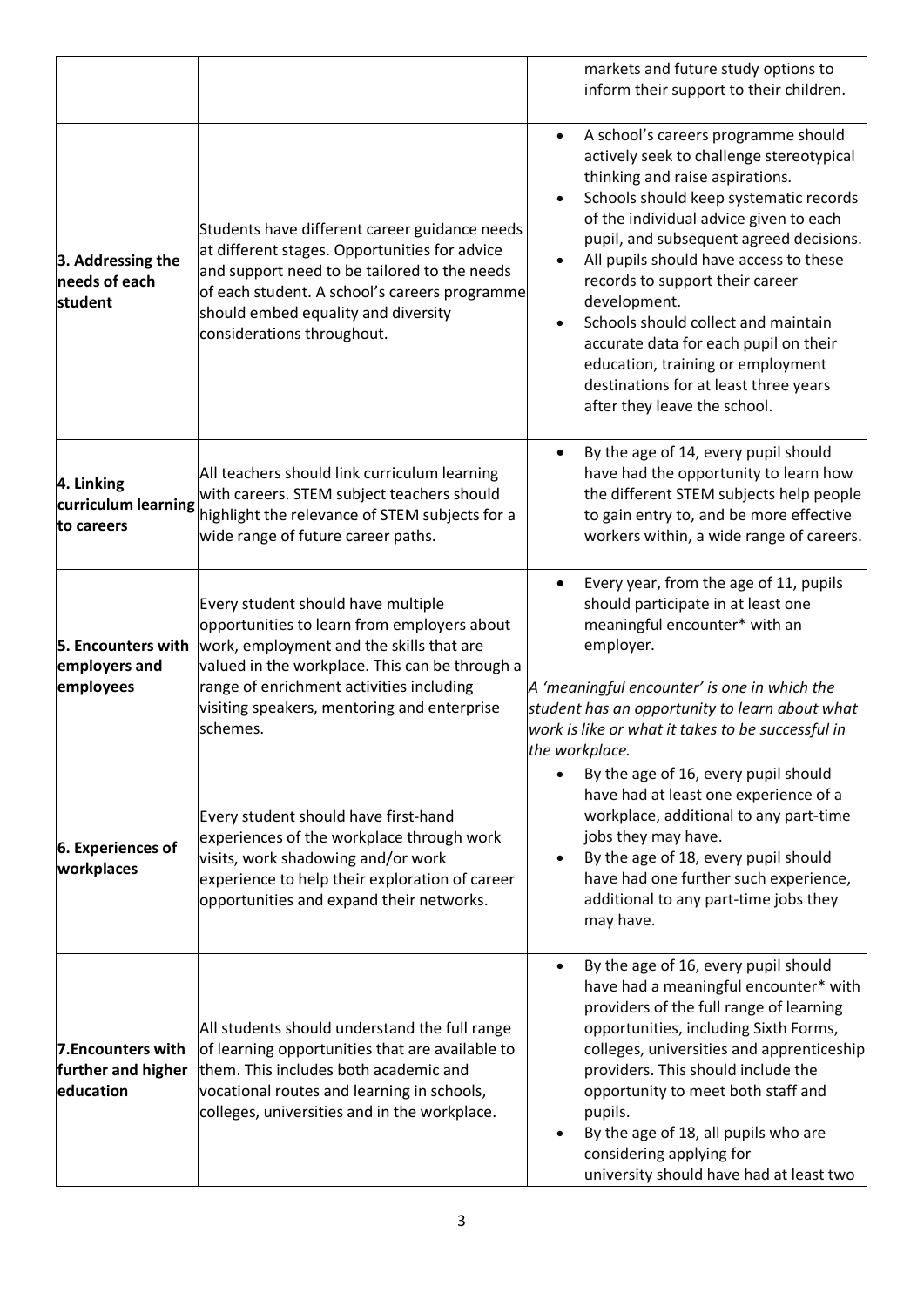|                        |                                                                                                                                                                                                                                                                                                                  | visits to universities to meet staff and<br>pupils.                                                                                                       |
|------------------------|------------------------------------------------------------------------------------------------------------------------------------------------------------------------------------------------------------------------------------------------------------------------------------------------------------------|-----------------------------------------------------------------------------------------------------------------------------------------------------------|
|                        |                                                                                                                                                                                                                                                                                                                  | A 'meaningful encounter' is one in which the<br>student has an opportunity to explore what it is<br>like to learn in that environment.                    |
| 8.Personal<br>guidance | Every student should have opportunities for<br>guidance interviews with a career adviser, who<br>could be internal (a member of school staff) or<br>external, provided they are trained to an<br>appropriate level. These should be available<br>whenever significant study or career choices<br>are being made. | Every pupil should have at least one<br>$\bullet$<br>such interview by the age of 16, and the<br>opportunity for a further interview by<br>the age of 18. |

# **Career Development Framework: 6 career development skills**

|    | 1. Grow throughout life  | Grow throughout life by learning and reflecting on yourself, your background<br>and your strengths                                             |
|----|--------------------------|------------------------------------------------------------------------------------------------------------------------------------------------|
| 2. | Explore possibilities    | Explore the full range of possibilities open to you and learn about recruitment<br>processes and the culture of different workplaces.          |
| 3. | Manage career            | Manage your career actively, make the most of opportunities and learn from<br>setbacks.                                                        |
| 4. | Create opportunities     | Create opportunities by being proactive and building positive relationships<br>with others                                                     |
|    | 5. Balance life and work | Balance your life as a worker and/or entrepreneur with your wellbeing, other<br>interests and your involvement with your family and community. |
|    | 6. See the big picture   | See the big picture by paying attention to how the economy, politics and<br>society connect with your own life and career.                     |

## **Provider Access Statement**

A provider wishing to request access should contact Mr Cowling (Assistant Vice Principal: Personal Development). Telephone: 0191 460 2099 Email: CowlingA@emmanuelctc.org.uk

#### **Opportunities for access**

A number of events, integrated into the College's Futures programme offer providers an opportunity to come into school to speak to pupils and/or their parents/carers. These are detailed in the Futures Programme Delivery Plan below.

All students are entitled to the following provision in secondary school from Years 8-13:

- to find out about technical education qualifications and apprenticeships opportunities, as part of a careers programme which provides information on the full range of education and training options available at each transition point;
- to hear from a range of local providers about the opportunities they offer, including technical education and apprenticeships – through options events, assemblies and group discussions and taster events;
- to understand how to make applications for the full range of academic and technical courses.

Please speak to Mr Cowling, Assistant Vice Prinicpal [\(CowlingA@emmanuelctc.org.uk\)](mailto:CowlingA@emmanuelctc.org.uk) to identify the most suitable opportunity for you.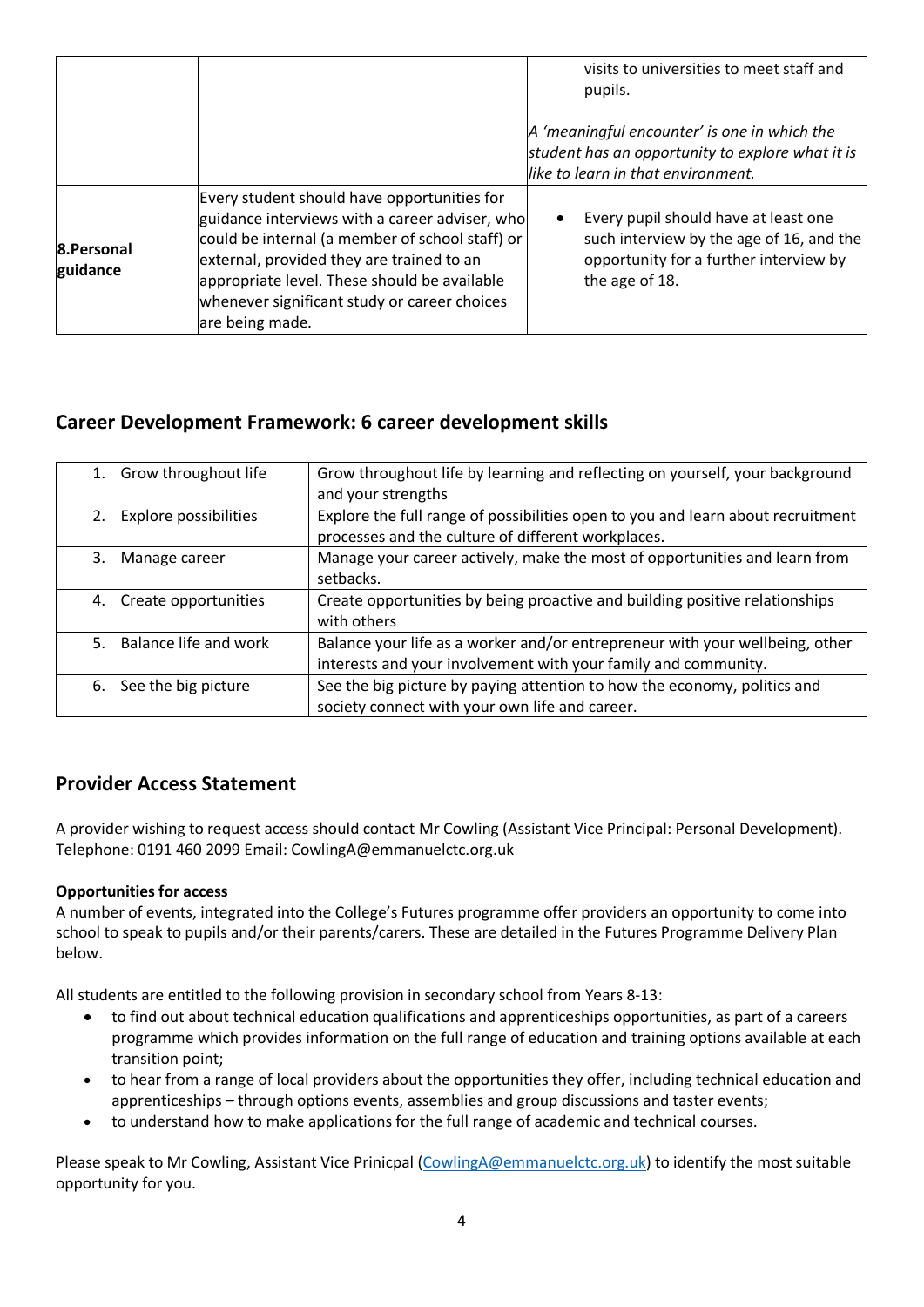The school will make the Lecture Theatre or main hall or suitable classrooms available for discussions between the provider and students, as appropriate to the activity. The school will also make available AV and other specialist equipment to support provider presentations. This will all be discussed and agreed in advance of the visit with Mr Cowling.

Providers are welcome to leave a copy of their prospectus or other relevant course literature at reception. If appropriate, this will be given to the Futures section, in the College library. The College library is available to all students at lunch and break times.

# **Leadership and Staffing**

The delivery of the Futures Programme is led by a team of staff within the College, overseen by the Vice Principal: Behaviour and Attitudes/Personal Development. The individual roles and responsibilities of each member of staff in relation to the Futures Programme are listed below:

**Vice Principal: Behaviour and Attitudes/Personal Development** is responsible for ensuring that there is exemplary provision for the personal development of all students which includes supporting the Assistant Vice Principal to deliver an exemplary Futures Programme.

**Assistant Vice Principal: Personal Development** is responsible for the creation and maintenance of the Personal Development curriculum for all year groups. Ensuring high quality intent and implementation of each area of Personal Development provision through effective planning, deployment of resource and quality assurance including:

- Developing a careers programme that meets the expectations of the Gatsby Benchmarks
- Leading upon a programme of regular monitoring, review and evaluation to quality assure the delivery of the programme internally as well as working with external providers such as the North East Learning and Enterprise Partnership (NELEP) to carry out regular external reviews
- Ensures that the website details the Futures Programme so that students, parents/carers and providers/employers are aware of the programme and the arrangements for access and engagement
- Uses the destination data of young people from College to improve the effectiveness of the careers programme
- Ensuring that the academic curriculum is linked to careers in a wide range of areas including STEM
- Keeping systematic records of the individual advice given to each pupil, and subsequent agreed decisions *(Gatsby Benchmark 1 and 3)*

**Assistant Vice Principal: Academic Services** is responsible for ensuring that the destination data for all students is tracked and analysed annual and provided to the AVP: Personal Development so that the Futures Programme can be continually reviewed.

*(Gatsby Benchmark 3)* 

**Business Engagement Lead** is responsible for ensuring that all students have meaningful encounters with employers through the provision of a comprehensive business engagement programme including:

- The promotion of alumni destinations and careers though guest appearances, the alumni database and College displays
- Planning a comprehensive guest speaker programme which engages a wide variety of speakers from a range of industries and backgrounds

*(Gatsby Benchmark 5)*

**Curriculum Lead: Futures (Further Education, Employment and Training Guidance)** is responsible for ensuring that all students have meaningful encounters with further and higher education so that students understand the full range of learning opportunities that are available to them by: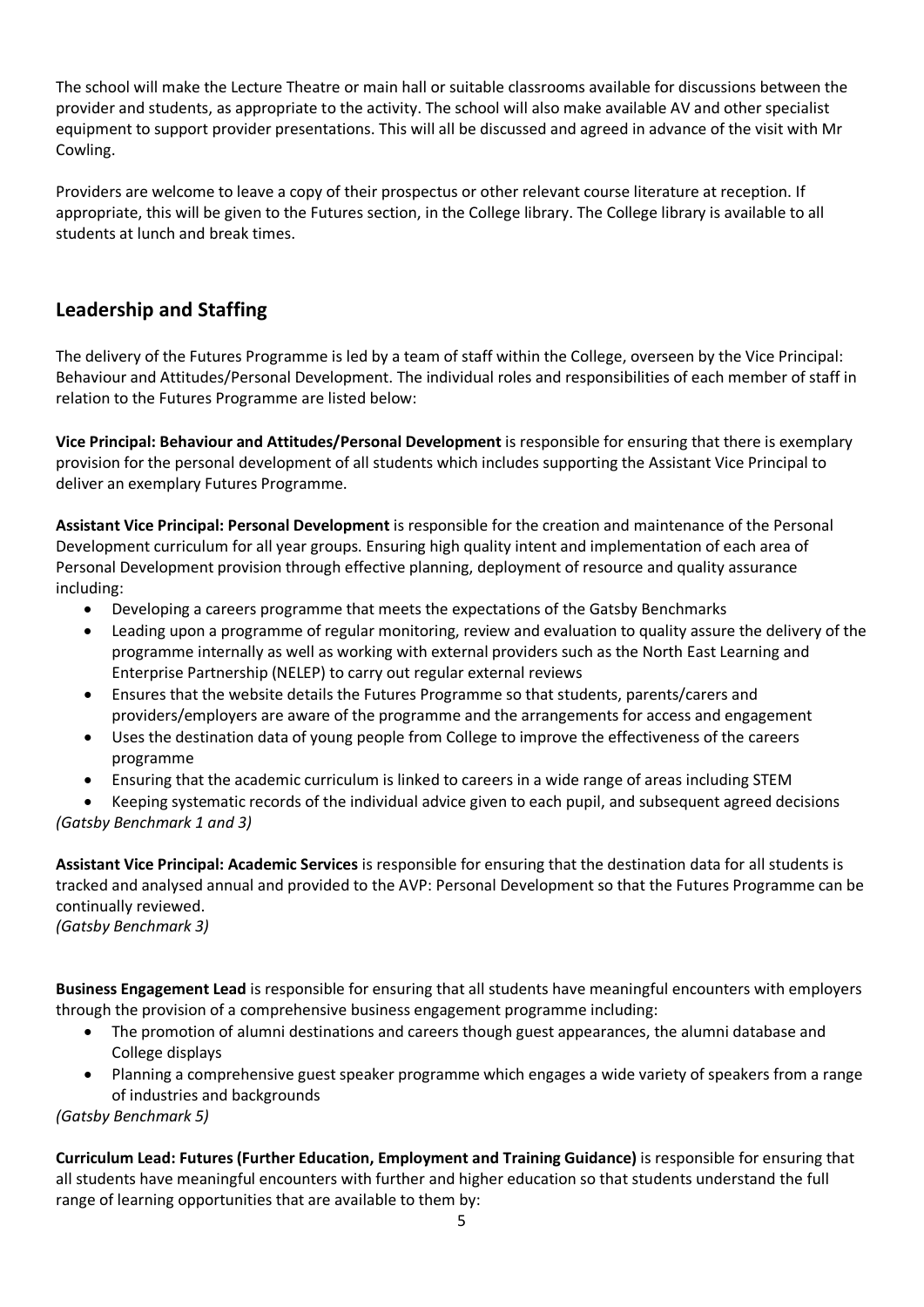- Promoting both academic and vocational routes and learning in schools, colleges, universities and in the workplace.
- Organising visits from and to schools, colleges, universities and workplaces such as those that offer apprenticeships for all students as well as tailoring activities to individuals or groups of students according to career aspiration
- Ensuring that students have access to the most up to date guidance about destinations and further education, employment and training through the maintenance of the Futures library within the College library.

#### *(Gatsby Benchmark 7)*

**Curriculum Lead: Futures (Personal Finance and Labour Market Guidance)** is responsible for ensuring that all students and their parents, should have access to good quality information about labour market opportunities and personal finance education by:

- Planning and delivering the personal finance lectures through the personal development curriculum
- Ensuring students have access to the most up to date labour market information through lectures and through the maintenance of the Futures Library within the College Library.

#### *(Gatsby Benchmark 1 and 8)*

**Head of Year Team (Year 10)** are responsible for ensuring that all students have meaningful experiences of the workplace through work visits, work shadowing and/or work experience to help their exploration of career opportunities and expand their networks through the delivery of Year 10 activities week. *(Gatsby Benchmark 7)*

**Sixth Form Pastoral Lead: Futures** is responsible for ensuring that all students in the Sixth Form are fully prepared for life beyond the Sixth Form by:

- Ensuring that all students have the opportunity to hold a meaningful leadership position whilst in Sixth Form and that their attitude is one of servant-hearted leadership, taking responsibility for the decisions and choices they make that affect others
- Ensuring that all students are actively supported to make informed decisions about their future post-Emmanuel through leadership of the Sixth Form futures programme

#### *(Gatsby Benchmark 3, 8 and 7)*

In addition to the core staff team described above all **teachers, tutors and the Heads of Year teams** contribute to the delivery of the Futures Programme through the Personal Development Curriculum including linking curriculum documents to the core themes, delivering reflection opportunities in tutorial, through the lecture programme and through key transition events for parents and students.

The College also engages with the **Local Governing Body** to monitor the Futures Programme as well as to ensure that all opportunities for external partnerships are fully explored. The College has also appointed an **Independent Enterprise Advisor** who works directly with the Assistant Vice Principal: Personal Development to ensure that providers have full and appropriate access to the students to provide guidance and information.

**Personal Guidance Lead (External Careers Guidance)** is responsible for ensuring that all students have the appropriate opportunities personal guidance opportunities at key stages and at times that meet their individual needs by:

• Delivering impartial guidance opportunities to all students at key transition stages and through individual interviews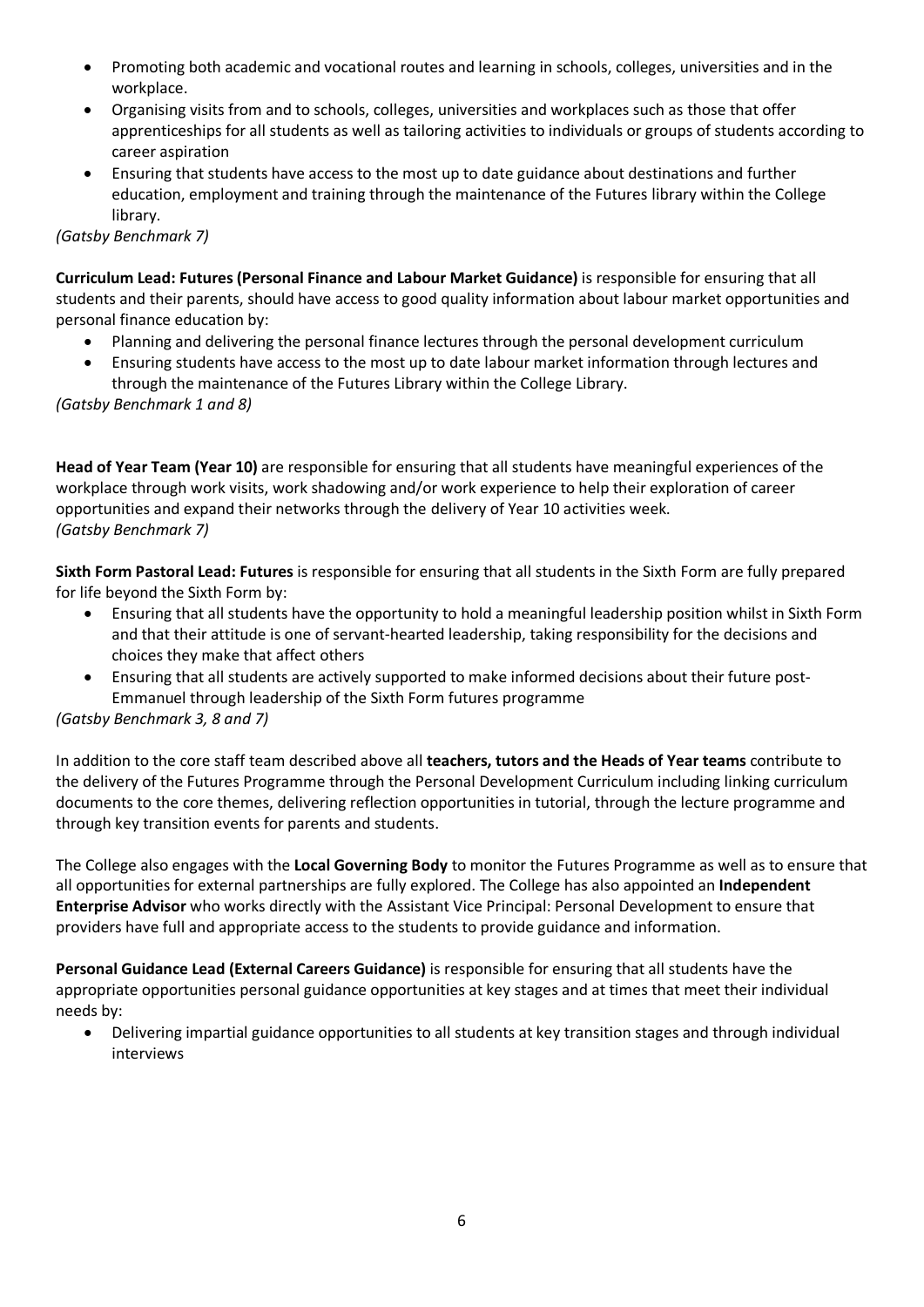## **Monitoring, review and evaluation**

Self-evaluation of the Futures Programme is carried out annually through completion of the Compass report. Completing this report allows the College to monitor how effectively we are satisfying the requirements of the Gatsby Benchmarks. The College also works with the North East Learning Partnership to review the provision in place and to ensure that all avenues for local partnerships are explored.

Monitoring, review and evaluation activities also inform the planning and implementation of the programme, ensuring that what we deliver is best tailored to the needs of all students.

Additional monitoring, review and evaluation activities are carried out including:

- Monitoring and evaluation of destinations data used to identify improvements needed in Futures provision, as well as student attainment and progression into Further, Higher Education, Training and Employment.
- Learning walks and drop ins of the Futures Programme
- Student evaluation via student surveys, questionnaires and focus groups
- The views of parents are sought via school surveys/questionnaires
- The view of Higher Education providers and employers is sought through informal discussion and evaluation following contributions to academy events
- The number, quality and impact of careers interviews is analysed though data, destinations data, observations and evaluating action plans

# **Futures Programme Delivery Plan**

While Emmanuel College aims to achieve the above benchmarks, we also understand that a planned Futures Programme needs to be tailored to the specific needs of Emmanuel students in their specific context. Furthermore, this programme is intended to be a sustainable, stable and embedded into the wider College curriculum. Below is the core programme offered to all students, however this programme is supplemented each year with opportunities for information, advice and guidance tailored to the needs of individual groups of students for example in the Sixth Form students who are applying for apprenticeships are able to attend co-curricular activities about this and the Ivy House Leadership programme gives a group of students face to face lectures and workshops from high profile leaders.

| Year 7                                                                                                                                                                                                                                                                                                 |                   |
|--------------------------------------------------------------------------------------------------------------------------------------------------------------------------------------------------------------------------------------------------------------------------------------------------------|-------------------|
| <b>Curriculum</b>                                                                                                                                                                                                                                                                                      | Gatsby            |
|                                                                                                                                                                                                                                                                                                        | <b>Benchmarks</b> |
|                                                                                                                                                                                                                                                                                                        | met               |
| Students complete a skills audit. This will encourage them to consider questions such as:                                                                                                                                                                                                              |                   |
| What am I good at?<br>$\bullet$                                                                                                                                                                                                                                                                        |                   |
| What do I need to improve?<br>$\bullet$                                                                                                                                                                                                                                                                |                   |
| What are my aspirations?<br>$\bullet$                                                                                                                                                                                                                                                                  |                   |
| The objective is to start students thinking about their futures, raise aspirations and to challenge<br>stereotypes about careers options. The students revisit these thoughts towards the end of Year 7.                                                                                               | 3                 |
| Tutors or other appropriate staff will use this as a basis for students reflecting with them on their<br>career aspirations and what they need to do to achieve them throughout their time at Emmanuel<br>College; therefore, reflecting on and updating audits will be revisited every academic year. |                   |
| Students attend a lecture on the topic why do we work. This will encourage them to think more<br>broadly than just about earning money to consider purpose and fulfilment in work.                                                                                                                     | 3                 |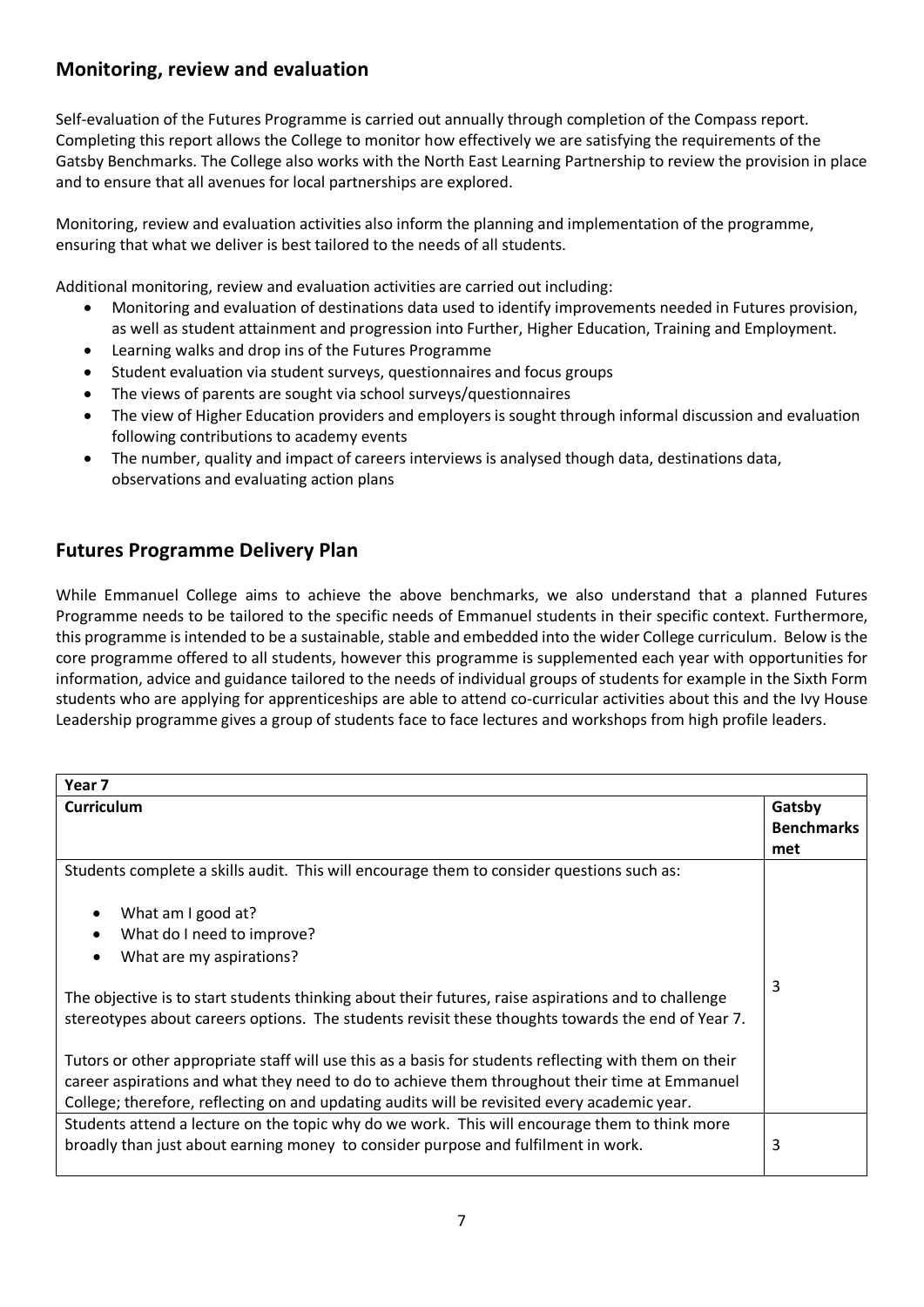As students begin thinking about their futures, they will be encouraged to consider their dream goals and what would be needed to achieve these. They will look at a few role models to see how their careers began with a dream.

Tutors or other appropriate staff will use this as a basis for students reflecting with them on their career aspirations

| Year 8                                                                                                |                   |
|-------------------------------------------------------------------------------------------------------|-------------------|
| <b>Curriculum</b>                                                                                     | Gatsby            |
|                                                                                                       | <b>Benchmarks</b> |
|                                                                                                       | met               |
| Students attend a series of lectures delivered by different academic departments. The focus is on     |                   |
| what careers lead from that subject area and why that subject area is important. These lectures       |                   |
| may include a representative from industry to talk about the relevance of this subject area on their  |                   |
| career path.                                                                                          | 4 & 5             |
|                                                                                                       |                   |
| The objective of these talks is twofold: to highlight the relevance of different subject areas on     |                   |
| careers paths and to ensure that students have meaningful encounters with employers and those         |                   |
| in a wide range of industries from the start of their time at Emmanuel College.                       |                   |
| Students undertake a high tech skills project. This allows opportunities to engage with employers     | 5&6               |
| and experience the realities of innovation and technology in companies                                |                   |
| Students receive a lecture on labour market information. (Focus Enterprise) The focus is on the       | $\overline{2}$    |
| careers of the future and how students gain skills to access these careers.                           |                   |
| Students research individual job roles that interest them after a whole year introduction. They       |                   |
| consider the skills and qualifications needed for these job roles to enable them to prepare for their | $\overline{2}$    |
| option choices in Year 9.                                                                             |                   |
| There is a series of talks by employers and self-employed about the opportunities in their industry.  |                   |
| This focuses on areas identified as growth sectors for employment in the North East. The objective    | 5                 |
| of these talks is twofold: to highlight which employment sectors will be important in the future and  |                   |
| to ensure that students have meaningful encounters with the world of work.                            |                   |

| Year 9                                                                                               |                   |
|------------------------------------------------------------------------------------------------------|-------------------|
| <b>Curriculum</b>                                                                                    | Gatsby            |
|                                                                                                      | <b>Benchmarks</b> |
|                                                                                                      | met               |
| Students have the opportunity to attend an options / progression interview with a suitably           |                   |
| qualified person. The records of this discussion will be available to students and parents and help  | 2, 3 & 8 & 8      |
| inform the students' options choices based on their careers aspirations.                             |                   |
| Students attend a series of lectures aimed at raising aspirations and to raise awareness of          |                   |
| university as a viable option. Expert external providers will deliver these. The focus is on raising | 3&7               |
| aspirations and GCSE option choices, and how they feed into careers paths.                           |                   |
| Students are introduced to Unifrog as part of looking at local and national 'labour market           |                   |
| information'. They have an opportunity to complete a personal interest and personality quiz to help  | 2, 3, 5 & 7       |
| them think about careers that might interest them.                                                   |                   |
| Students attend a series of pathways talks looking at the options at Key Stage 4 and beyond. These   |                   |
| talks consider technical and apprenticeship as well as academic routes. Teachers delivering the      |                   |
| GCSE courses, and how this links with potential careers, will present an overview of GCSE options.   |                   |
|                                                                                                      | 2 & 7             |
| Year 9 Pathways evening following this focuses primarily on GCSE option choices, but also focuses    |                   |
| on how these options will translate into careers moving forward in the context of A Levels and       |                   |
| Higher Education. Following the evening, Pathways booklets are made available for students and       |                   |
| parents, and all options available on the College website.                                           |                   |
| Students take part in a 'Step Into Day'. This is a half-day engagement with an employer looking at   | 5&6               |
| job and training opportunities.                                                                      |                   |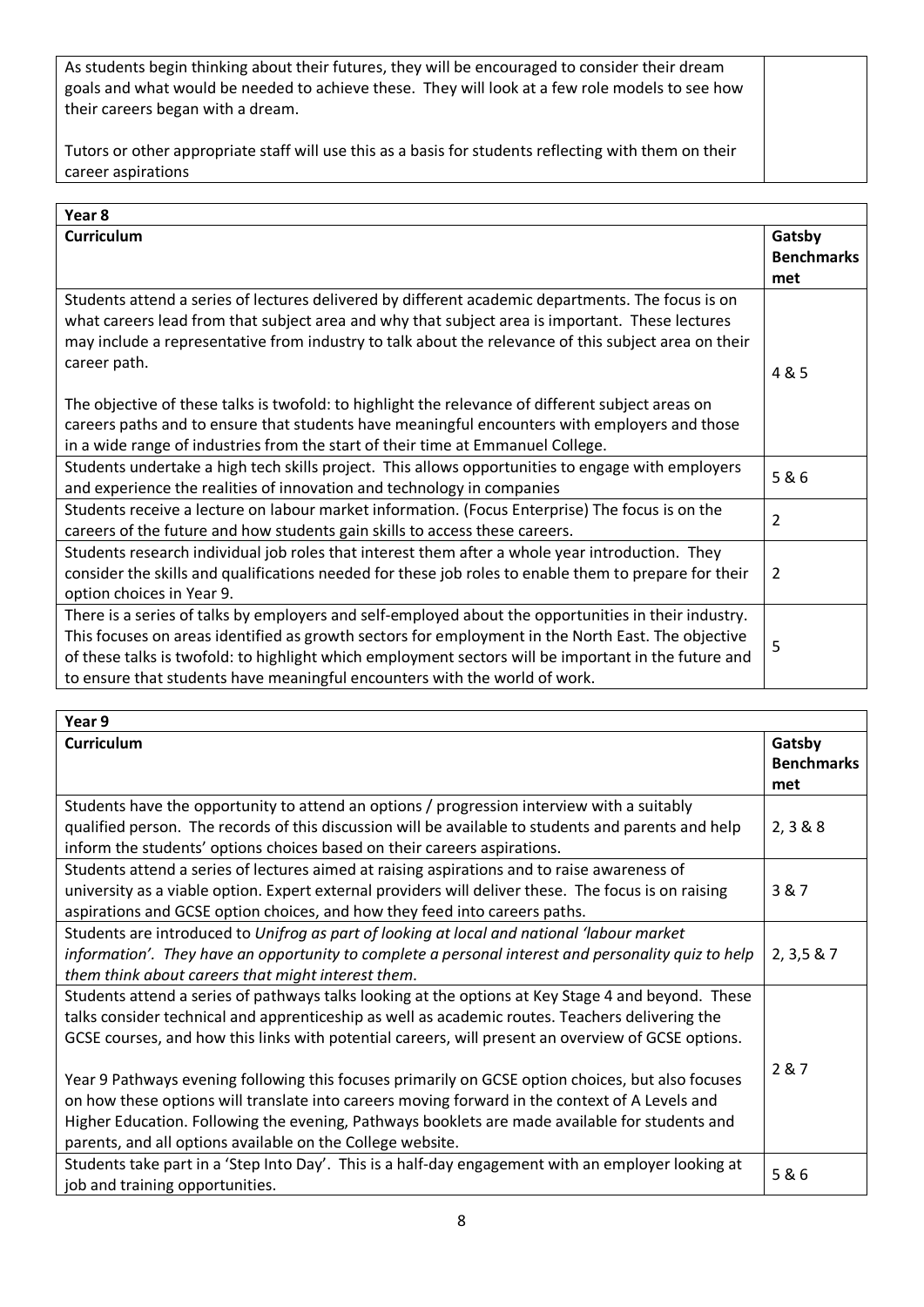| STEM Inspiration Week. This focuses on the role of STEM subjects and their impact on careers and  |  |
|---------------------------------------------------------------------------------------------------|--|
| employability. This will be delivered within STEM subject lessons by teachers and STEM employers. |  |

 $\Gamma$ 

| Year 10                                                                                                                                                                                                                                                                                                                       |                                    |
|-------------------------------------------------------------------------------------------------------------------------------------------------------------------------------------------------------------------------------------------------------------------------------------------------------------------------------|------------------------------------|
| <b>Curriculum</b>                                                                                                                                                                                                                                                                                                             | Gatsby<br><b>Benchmarks</b><br>met |
| Application and CV writing session for all students, utilising specialized careers software as students<br>start to prepare for life beyond College.                                                                                                                                                                          | 3                                  |
| Students are introduced to Unifrog as part of looking at local and national 'labour market<br>information'. They have an opportunity to complete a personal interest and personality quiz to help<br>them think about careers that might interest them.                                                                       | 2, 3, 5 & 7                        |
| 'Step Into Day'. Activities Week focusses on the world of work and careers with a chance to visit<br>places of work and to take part in activities co-ordinated with employers. This is a follow up<br>session to Year 9, going into more depth, and building on previous year's work.                                        | 5&6                                |
| Universities speak to the whole year group, in order to raise aspirations as to higher education and<br>careers opportunities, and start students thinking about university as an option.                                                                                                                                     | 7                                  |
| Students have a talk on finances and university to address concerns about 'costs of university' and<br>raise aspirations. (Future Me Provider)                                                                                                                                                                                | 3&7                                |
| Students attend a talk by an apprenticeship provider to discuss vocational/work place based<br>education post 16.                                                                                                                                                                                                             | 7                                  |
| Tailored and specific work experience for students organised via external providers. Any discussion<br>of work experience would be in the context of consultation with Mr Robson and the student's<br>parents, looking at what would be most appropriate for students on the basis of their skills,<br>aspirations and audit. | 6                                  |

| Year 11                                                                                                                                                                                                                                                                                                   |                                    |
|-----------------------------------------------------------------------------------------------------------------------------------------------------------------------------------------------------------------------------------------------------------------------------------------------------------|------------------------------------|
| Curriculum                                                                                                                                                                                                                                                                                                | Gatsby<br><b>Benchmarks</b><br>met |
| Students have the opportunity to attend an options/progression interview with a suitably qualified<br>person. The records of this discussion will be available to students and parents and help inform the<br>students' options choices based on their careers aspirations.                               | 2, 3 & 8 & 8                       |
| There is a Sixth Form Options Evening. This event includes talks and resources within academic<br>departments on their Sixth Form courses and links to careers and higher education opportunities.                                                                                                        | $\overline{7}$                     |
| Students receive a talk by a representative of a local college about the options available there. This<br>will be a whole year group talk about technical and academic routes post-16 delivered by an<br>external provider.                                                                               | 3 & 7                              |
| Following this, visits to local colleges and other post-16 vocational providers are arranged for<br>students either interested in the options available and for a specifically targeted group of students<br>for whom this is the most suitable route to enable them to achieve their career aspirations. |                                    |
| Lessons and training on how to access and complete apprenticeship applications is provided for<br>identified students. Ongoing support for students completing College or apprenticeship<br>applications is provided.                                                                                     | 3&7                                |
| A 'Careers Clinic' is made available and staffed by an appropriately qualified member of staff.<br>Students in need of support are identified and tracked and interviewed. 'Drop in' sessions will also<br>be available.                                                                                  | 2, 3, 8, 8                         |
| All students have the opportunity to attend an application and CV writing session.                                                                                                                                                                                                                        | 3                                  |
| Students are introduced to Unifrog as part of looking at local and national 'labour market<br>information'. They have an opportunity to complete a personal interest and personality quiz to help<br>them think about careers that might interest them.                                                   | 2, 3, 5 & 7                        |
| Students have a lecture on rights and responsibilities in the world of work                                                                                                                                                                                                                               | 3 & 5                              |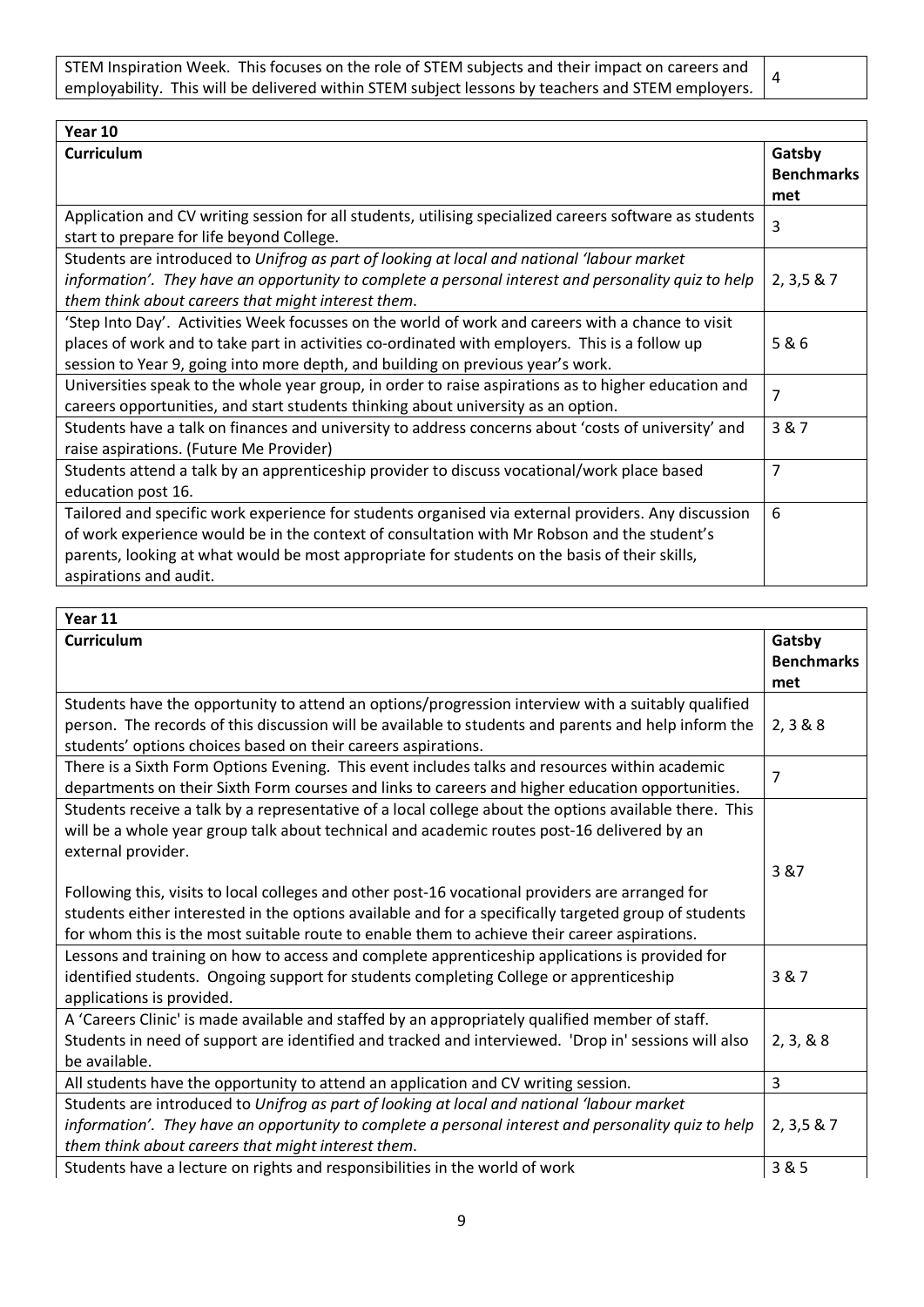| <b>Sixth Form</b>                                                                                       |                             |
|---------------------------------------------------------------------------------------------------------|-----------------------------|
| <b>Curriculum</b>                                                                                       | Gatsby<br><b>Benchmarks</b> |
|                                                                                                         | met                         |
| Students have the opportunity to attend an options / progression interview with a suitably              |                             |
| qualified person. The records of this discussion will be available to students and parents and help     | 2, 3 & 8 & 8                |
| inform the students' options choices based on their careers aspirations.                                |                             |
| Students will be supported in participating work experience where relevant. This will be at the         |                             |
| students' own initiative, with support from Mr Robson and other staff as appropriate, and does not      | 6                           |
| exceed 5 days across the Sixth Form.                                                                    |                             |
| Specialised support for students applying to Oxbridge and medical courses is provided under the         |                             |
| auspices of the Oxbridge coordinator. This includes visits to Oxbridge colleges and Oxbridge            |                             |
| conferences, lectures in College by Oxbridge 'widening access' staff and Oxbridge application           | 3 & 7                       |
| training days. Oxbridge university graduates provide mock interviews for all students who are           |                             |
| offered an interview.                                                                                   |                             |
| Allowance given to students to participate in two university open days in both Year 12 and Year 13.     | $\overline{7}$              |
| A 'Careers Clinic' is available and staffed by an appropriately qualified member of staff. Students     |                             |
| need of support are identified and tracked and interviewed. 'Drop in' sessions are also available.      | 2, 3 & 8 & 8                |
| This is especially aimed at students who are not submitting UCAS applications.                          |                             |
| Students attend one lecture per term with a speaker from a different industrial sector talking about    |                             |
| careers in their area. The objective of these talks is twofold: to highlight the relevance of different | 5                           |
| subject areas on careers paths and to ensure that students continue to meaningful encounters with       |                             |
| employers and employed in the context of them thinking about immediate next steps.                      |                             |
| Students take part in a 'Step Into Day'. This will allow students the opportunity to engage with        |                             |
| employers and to consider employment opportunities. This builds on the 'Step Into' days in earlier      | 6                           |
| years but with more a of focus on how to apply for employment opportunities after College.              |                             |
| Opportunities are provided for selected students to meet with apprenticeship providers.                 | $\overline{7}$              |
| Students attend talks by a variety of university recruitment teams and academic departments.            | $\overline{7}$              |
| Students are introduced to Unifrog to help with apprenticeship and university applications.             | 3 & 7                       |
| Students have the opportunity to attend sessions on CV writing, interview skills and professional       | $\overline{3}$              |
| skills.                                                                                                 |                             |
| All Sixth Form students at Emmanuel are part of the Academic Tutor System. Students are assigned        |                             |
| to a member of the teaching staff who support their studies and help them in making careers &           |                             |
| university decisions. This tutor write references, support personal statements and assist in            | 2, 3 & 8 & 8                |
| university searches. They also, on occasion, network with appropriate employers and                     |                             |
| apprenticeship providers.                                                                               |                             |

# **Other forms of support across year groups**

| <b>Detail</b>                                                                                                                                                                                                                                               | Year groups | Gatsby<br><b>Benchmarks</b><br>met |
|-------------------------------------------------------------------------------------------------------------------------------------------------------------------------------------------------------------------------------------------------------------|-------------|------------------------------------|
| Each academic subject area has at least one lesson a year focussed on careers as a<br>result of studying their subject.                                                                                                                                     | $7 - 11$    | 4                                  |
| All students have access to the GConomics website. This includes videos and links<br>with employers, business engagement partners and former students.                                                                                                      | All         | 5                                  |
| The Emmanuel College Economics Society meets weekly. This is open to all KS4 & 5<br>students. The society hosts talks from universities, industry and employers linked<br>with finance and business.                                                        | $10-13$     | 4,56&7                             |
| The society works closely with the College's Business Engagement Partners. These<br>include a business advisory panel, industry visits, STEM events and Alumni tutoring;<br>the business engagement partners are a key networking, speaking and educational |             |                                    |